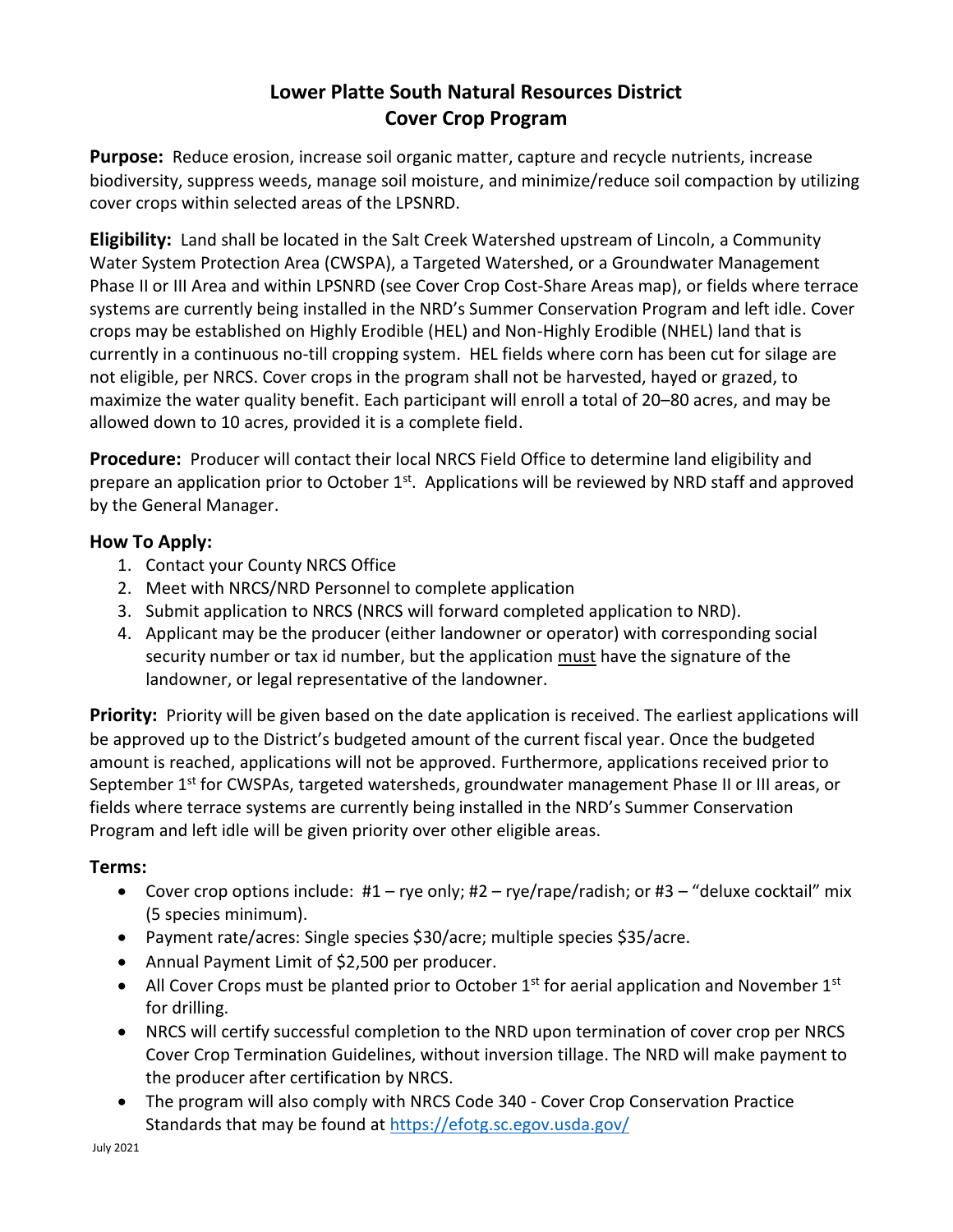

Sources: Lower Platte South Natural Resources District; Nebraska Dept of Natural Resources; Nebraska Dept of Environmental Quality; Nebraska Department of Roads